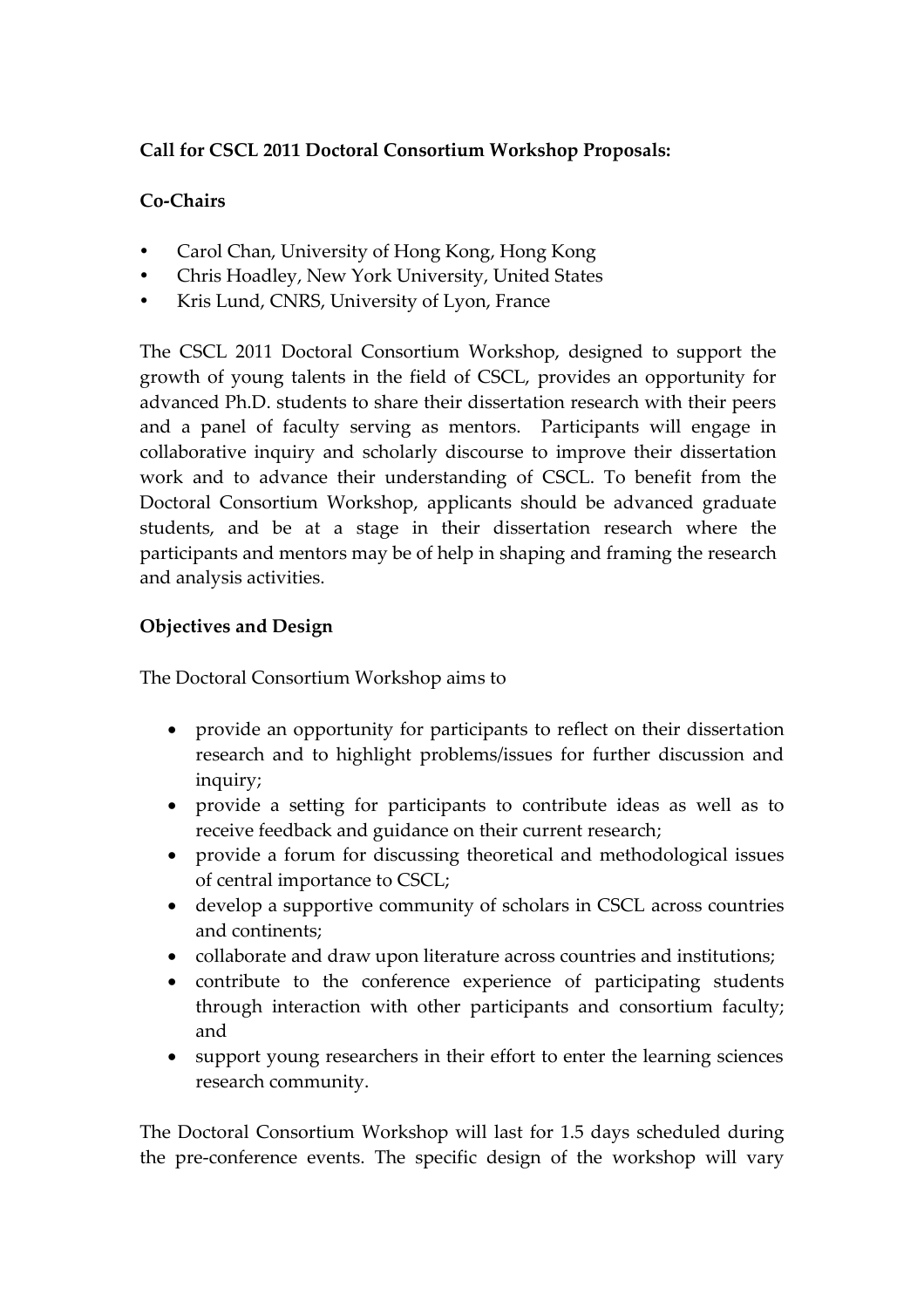depending on the final selected group of participants. Generally, it will include these principles and activities:

Doctoral Consortium Workshop activities are organized around small-group interactions supported with technology. During the workshop, participants will first present their research briefly to familiarize each other with their dissertation project and highlight specific aspects they would like to have further discussion on -- These may include specific problems that the student is seeking input on how to approach them; intriguing issues and tensions for CSCL research generally; methodological problems that other Ph.D. students are likely to be confronting, or issues that have the potential of stimulating discussions of theoretical and methodological significance.

Then, based on the common issues and themes identified (theoretical models, research design and questions, pedagogy and technology, data collection, methods of analysis etc.) participants will form small groups supported by an expert mentor, to engage in further inquiry and discussion -- Participants will work on the various problems and issues identified making reference to their own dissertation project and the broader field of CSCL. As well, they also have the opportunity to raise questions, provide suggestions, and help each other to improve their dissertation research.

After the small group interactions, participants will report their progress and new questions to the whole group. Plans for further joint activity will be discussed as well. Computer-supported design and forum interaction may be incorporated to support the collaboration among workshop participants.

### **Who Should Submit**

The CSCL 2011 Doctoral Consortium Workshop is open to those Ph.D. candidates who are most likely to benefit from the intended goals through collaborative interaction. Generally, applicants will have completed their dissertation proposal (or equivalent), and be at a stage in their work where the consortium participants may be of help in shaping the design and analysis. If you are early in your programme or you will have completed your dissertation at or around the time of the Consortium, you should not apply.

For instance, in the US, a student who has completed his or her dissertation proposal, and might have collected some data might be at the right stage; or in the British and Asian systems someone who has successfully transferred from Phil to PhD might be at a suitable stage.

Funding will be available for accommodation and registration, and depending on funds availability, there will be partial support for travel.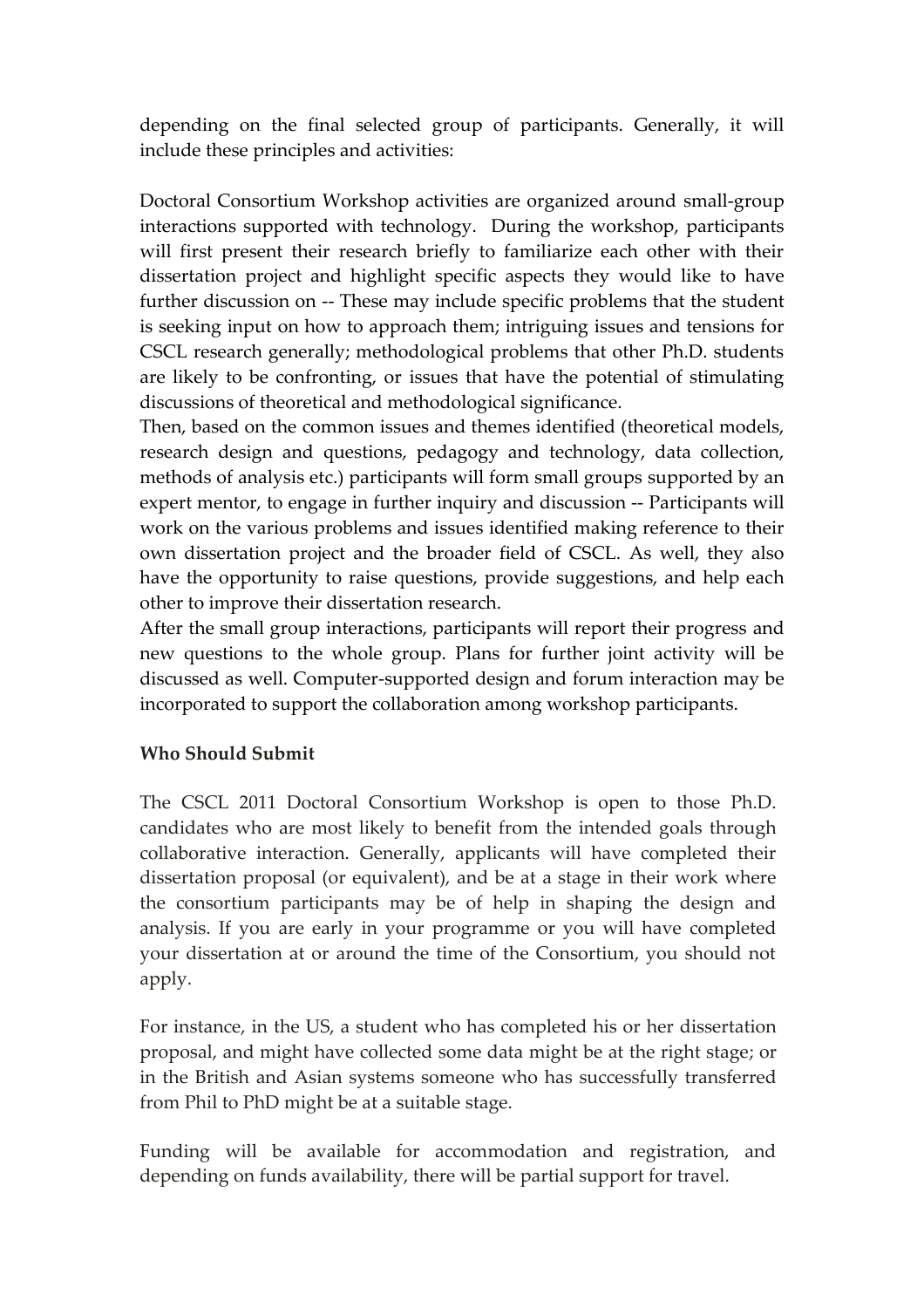Applicants who have queries about eligibility or other questions should send email to [cscldc2011@dolcelab.org](mailto:cscldc2011@dolcelab.org)

### **How to Submit**

Participants for the Doctoral Consortium will be selected on the basis of the academic quality of their proposal; relevance and potential contribution to the field of CSCL; recommendation from the Advisor; and their anticipated contribution to the workshop goals. The proposals will be reviewed by two experts in the field from around the world. Emphasis will be placed on forming a diverse group of high quality students internationally. An effort will be made to keep the participating group small to encourage interaction and collaboration.

Each proposal should contain the following:

1) A cover sheet with your name, title of your research project/ dissertation, your advisor's name (or thesis chair's name, as appropriate), your institution, your e-mail address, your phone and fax numbers, and your mailing address.

2) A 5-page summary of your research including tables, figures and references using the *format specified by the CSCL 2011 general submission guidelines* for CSCL papers. The summary should include the following: (a) Goals of the research; (b) Background of the project; (c) Methodology; (d) Current status, preliminary results or results of pilot work; and (e) The particular issues/problems in your dissertation and CSCL research you would like to explore further in the discussion at the Workshop.

3) A letter of recommendation from your dissertation supervisor/ advisor. It should include an assessment of the current status of your work, and an expected date for dissertation completion.

All the materials should be put in one file (MS Word, RTF, or PDF) and submitted to the conference site. The 5-page summary proposal, after it has been accepted, will be disseminated for sharing and interaction with other participants in preparation for the Workshop.

#### **Submission and Deadline**

If you have any questions, please send email to [cscldc2011@dolcelab.org](mailto:cscldc2011@dolcelab.org)